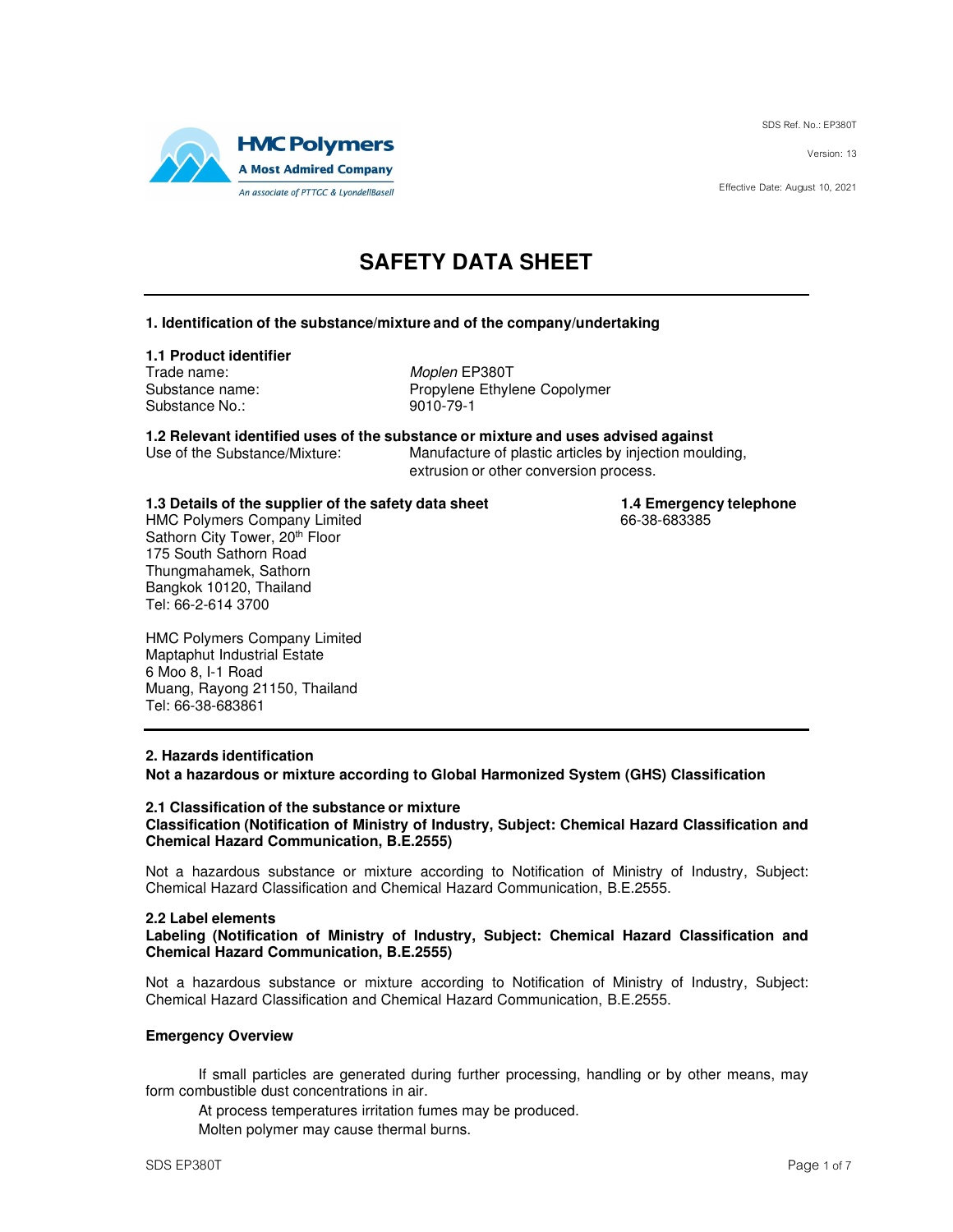Slipping hazard if spilled on hard smooth walking surface. The material can accumulate static charges which could be a source of ignition.

## **Physical-chemical, Health, Environmental Hazard Description**

### **Health hazards**

| Eves:       | Mechanical irritation is possible.                                                                                                                                                                                                                                                                                            |
|-------------|-------------------------------------------------------------------------------------------------------------------------------------------------------------------------------------------------------------------------------------------------------------------------------------------------------------------------------|
| Ingestion:  | Ingestion not a likely route of exposure                                                                                                                                                                                                                                                                                      |
| Inhalation: | Inhalation of process fumes and vapors may cause soreness in the<br>nose and throat and coughing. "Nuisance dust" such as polymer dust<br>typically exhibit no significant health effect when they are reasonably<br>controlled. Exposure to high concentrations of dust may cause slight<br>irritation by mechanical action. |
| Skin:       | Molten polymer may cause thermal burns.                                                                                                                                                                                                                                                                                       |
|             |                                                                                                                                                                                                                                                                                                                               |

### **Other hazards**

No additional information available.

| 3. Composition/information on ingredients |           |          |  |
|-------------------------------------------|-----------|----------|--|
| Chemical name                             | CAS-No.   | Weight % |  |
| Propylene Ethylene Copolymer              | 9010-79-1 | > 95     |  |

Contains: Stabilizers

| 4. First aid measures<br>General advice: | Take proper precautions to ensure your own health and<br>safety before attempting rescue and providing first aid.                                                                                                                                                                             |
|------------------------------------------|-----------------------------------------------------------------------------------------------------------------------------------------------------------------------------------------------------------------------------------------------------------------------------------------------|
| If inhaled:                              | Remove person to fresh air. If signs/symptoms continue,<br>get medical attention. Keep person warm, if necessary give<br>Cardio-Pulmonary Resuscitation (CPR)                                                                                                                                 |
| In case of skin contact:                 | If molten material contacts the skin, immediately flush with<br>large amounts of water to cool the affected tissue and<br>polymer.<br>Do not attempt to peel polymer from skin as this will remove<br>the skin. Obtain immediate emergency medical attention if<br>burn is deep or extensive. |
| In case of eye contact:                  | Flush eyes thoroughly with water for several minutes and<br>seek medical attention if discomfort persists.<br>In case of eye contact with molten polymer:<br>Continuously flush eye(s) with cool running water for at least<br>15 minutes.                                                    |
| If swallowed:                            | Adverse health effects due to ingestion are not anticipated.                                                                                                                                                                                                                                  |
| Notes to physician<br>Symptoms:          | Inhalation of process fumes and vapors may cause soreness<br>in the nose and throat and coughing.                                                                                                                                                                                             |
| Hazards:                                 | Dust contact with the eyes can lead to mechanical irritation.<br>Molten polymer may cause thermal burns.                                                                                                                                                                                      |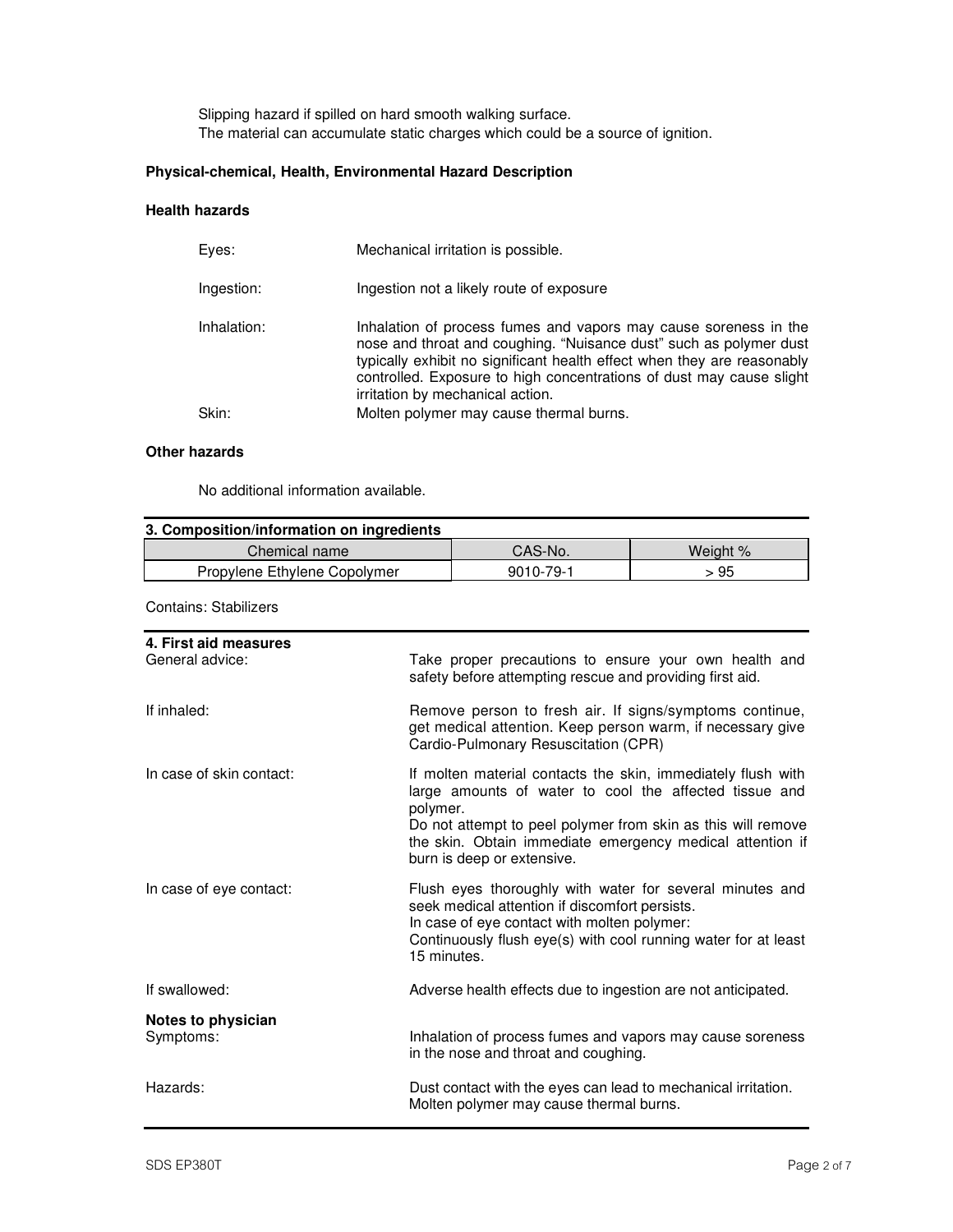| 5. Fire-fighting measures<br>Suitable extinguishing media: | SMALL FIRE, Use dry chemical, CO2, or water spray.<br>LARG FIRES, Use water spray hose nozzles from a safe<br>location.                                                                                                                                                                                                                                                                                                                                                                                                                                                                                                                                                                                                                                                       |
|------------------------------------------------------------|-------------------------------------------------------------------------------------------------------------------------------------------------------------------------------------------------------------------------------------------------------------------------------------------------------------------------------------------------------------------------------------------------------------------------------------------------------------------------------------------------------------------------------------------------------------------------------------------------------------------------------------------------------------------------------------------------------------------------------------------------------------------------------|
| Unsuitable extinguishing media:                            | None known.                                                                                                                                                                                                                                                                                                                                                                                                                                                                                                                                                                                                                                                                                                                                                                   |
| Special hazards during<br>fire fighting:                   | During a fire, may contain smoke and gas which may be toxic<br>and/or irritating.                                                                                                                                                                                                                                                                                                                                                                                                                                                                                                                                                                                                                                                                                             |
| Special protective equipment<br>for fire-fighters:         | Wear approved positive pressure self-contained breathing<br>apparatus and firefighter protective clothing.                                                                                                                                                                                                                                                                                                                                                                                                                                                                                                                                                                                                                                                                    |
| 6. Accidental release measures<br>Personal precautions:    | Use appropriate safety equipment.<br>Creates dangerous slipping hazard on any hard smooth<br>surface.<br>Avoid generating dust.<br>Equip emergency responders with proper personal protective<br>equipment (PPE).<br>Avoid dispersal of dust in the air (i.e., clearing dust surfaces<br>with compressed air).<br>Potential combustible dust hazard.                                                                                                                                                                                                                                                                                                                                                                                                                          |
| Environmental precautions:                                 | Do not flush into surface water or sanitary sewer system.                                                                                                                                                                                                                                                                                                                                                                                                                                                                                                                                                                                                                                                                                                                     |
| Methods for cleaning up:                                   | On land, sweep/shovel into suitable disposal containers or<br>vacuum using equipment which avoids ignition risk.<br>On water, material is insoluble; collect and contain as any<br>solid.<br>All recovered material should be packaged,<br>labeled,<br>transported and disposed.                                                                                                                                                                                                                                                                                                                                                                                                                                                                                              |
| 7. Handling and storage                                    |                                                                                                                                                                                                                                                                                                                                                                                                                                                                                                                                                                                                                                                                                                                                                                               |
| <b>Handling</b><br>Advice on safe handling:                | Material is in a pellet form.<br>If converted to small particles during further processing,<br>handling, or by other means, may form combustible dust<br>concentrations in air.<br>Avoid dust accumulation in enclosed space.<br>Avoid generating dust; fine dust suspended in air and in the<br>presence of an ignition source is a potential dust explosion<br>hazard.<br>Static discharge (spark), or other ignition sources, in high<br>dust environments may ignite the dust and result in a dust<br>explosion.<br>Electrostatic charge may build during conveying or handling.<br>Equipment handling polymer should be conductive and<br>grounded (earthed) and bonded.<br>Metal containers involved in the transfer of this material<br>should be grounded and bonded. |

All electrical equipment should conform to applicable electric codes and regulatory requirements for areas handling combustible dusts.

After handling, always wash hands thoroughly with soap and water.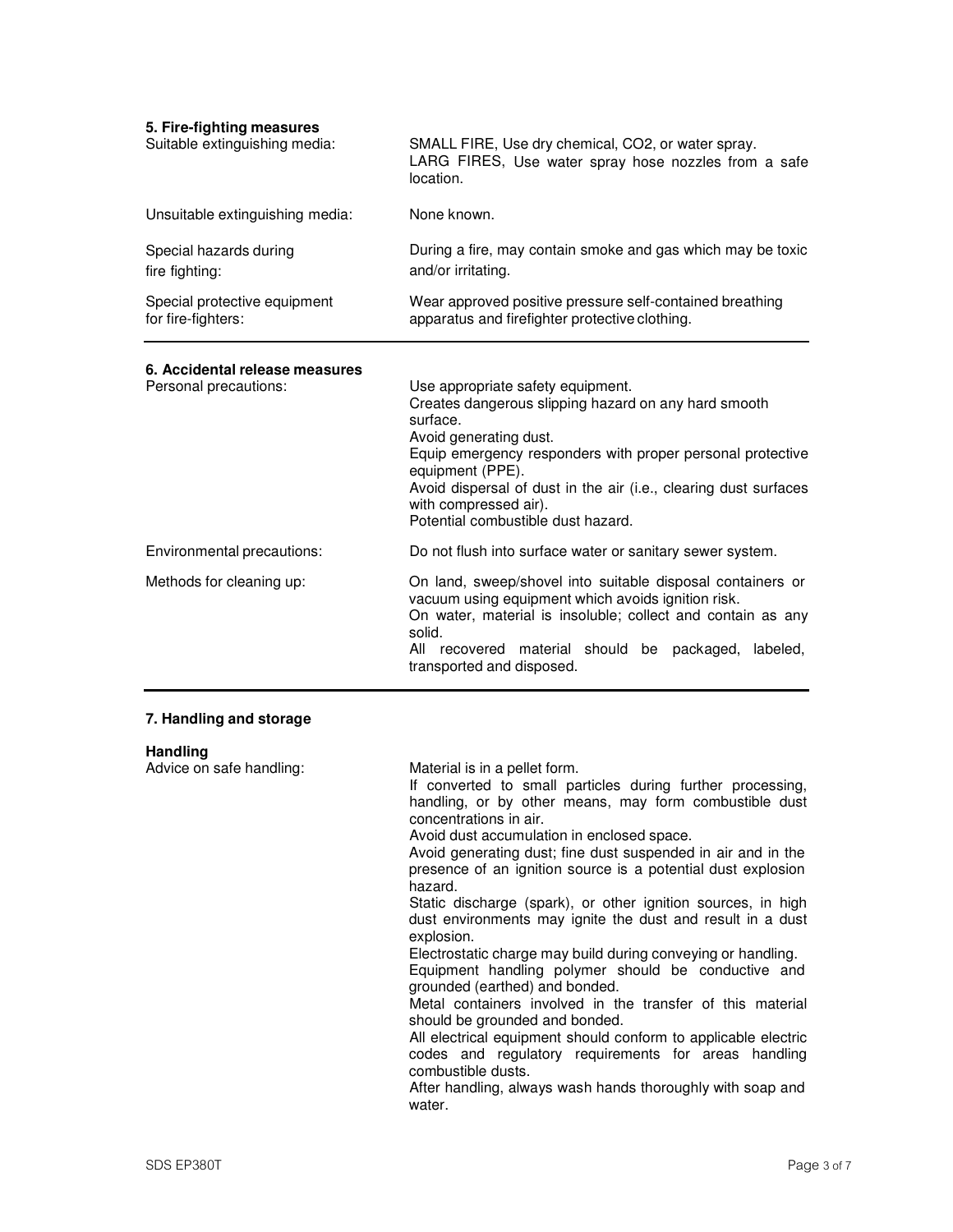|                                                                     | When bringing the material to processing temperatures<br>vapors may develop may condense in the exhaust<br>ventilation. See section 10.                                                                                                                                                                                                                                                                       |
|---------------------------------------------------------------------|---------------------------------------------------------------------------------------------------------------------------------------------------------------------------------------------------------------------------------------------------------------------------------------------------------------------------------------------------------------------------------------------------------------|
| <b>Storage</b><br>Requirements for storage<br>areas and containers: | Store in a dry location.<br>Use good housekeeping practices during storage, transferring<br>and handling. Process enclosures and adequate ventilation<br>should be used to avoid excessive dust accumulation.<br>Store away from excessive heat and away from strong<br>oxidizing agents.<br>Keep container closed to prevent contamination.<br>Take measures to prevent the buildup of electrostatic charge. |

# **8. Exposure controls/personal protection**

| Engineering control:      | Provide adequate room ventilation. Provide adequate<br>ventilation at the extruder to minimize exposure to process<br>vapors. Eliminate ignition sources during<br>repair<br>and<br>maintenance operations.                                                                                                                                                                                                                                                                                                      |
|---------------------------|------------------------------------------------------------------------------------------------------------------------------------------------------------------------------------------------------------------------------------------------------------------------------------------------------------------------------------------------------------------------------------------------------------------------------------------------------------------------------------------------------------------|
| Respiratory protection:   | When workers are facing concentrations above the exposure<br>limit they must use appropriate certified respirators.<br>Use appropriate respiratory protection where atmosphere<br>exceeds recommended limits.<br>Where workers could be exposed to dust concentrations<br>above the exposure limit they must use appropriate certified<br>respirators.                                                                                                                                                           |
| Hand protection:          | Wear gloves that provide thermal protection where there is a<br>potential for contact with heated material.                                                                                                                                                                                                                                                                                                                                                                                                      |
| Eye protection:           | Dust service goggles should be worn to prevent mechanical<br>injury or other irritation to eyes due to airborne particles<br>which may result from handling this product.                                                                                                                                                                                                                                                                                                                                        |
| Skin and body protection: | Wear suitable protective clothing.                                                                                                                                                                                                                                                                                                                                                                                                                                                                               |
| Hygiene measures:         | Selection of appropriate personal protective equipment<br>should be based on an evaluation of the performance<br>characteristics of the protective equipment relative to the<br>task(s) to be performed, conditions present, duration of use,<br>and the hazards and/or potential hazards that may be<br>encountered during use.<br>Use good personal hygiene practices.<br>Wash hands before eating, drinking, smoking, or using toilet<br>facilities.<br>Take off contaminated clothing and wash before reuse. |

# **9. Physical and chemical properties**

| Appearance<br>Physical state: | Pellets              |
|-------------------------------|----------------------|
| Color:                        | Translucent to white |
| Odor:                         | Slightly waxy odor   |
| Safety data<br>Melting point: | >120°C (248°F)       |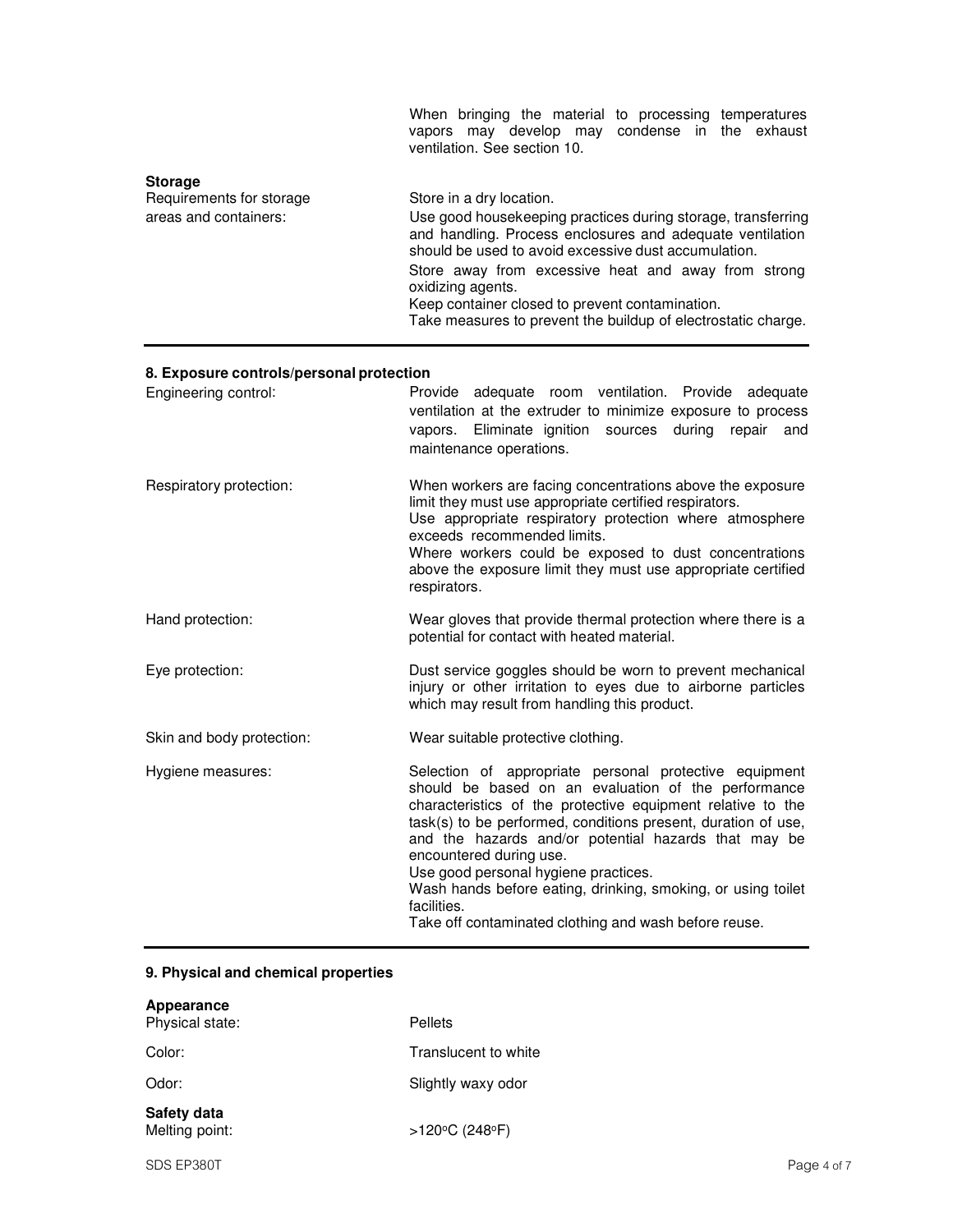| Lower explosion limit:     | The minimum explosive concentration (MEC) for polymer<br>dust varies according to particle size distribution. |
|----------------------------|---------------------------------------------------------------------------------------------------------------|
| Upper explosion limit:     | Not applicable.                                                                                               |
| Flammability (solid, gas): | Polymer will burn but does not easily ignite.                                                                 |
| Oxidizing properties:      | Not considered an oxidizing agent.                                                                            |
| Autoignition temperature:  | $>300$ °C                                                                                                     |
| pH:                        | Not applicable.                                                                                               |
| Water solubility:          | Insoluble.                                                                                                    |
| Specific gravity:          | $0.88$ To $0.92$                                                                                              |

# **10. Stability and reactivity**

| Conditions to avoid:              | Avoid contact with strong oxidizers, excessive heat, sparks<br>or open flame.                                                            |
|-----------------------------------|------------------------------------------------------------------------------------------------------------------------------------------|
| Materials to avoid:               | Material may be softened by some hydrocarbons.                                                                                           |
| Hazardous decomposition products: | Not expected to decompose under normal conditions.                                                                                       |
| Thermal decomposition:            | Carbon monoxide, olefinic and paraffinic compounds, trace<br>amounts of organic acids, ketones, aldehydes and alcohols<br>may be formed. |
| Hazardous reactions:              | Will not occur.                                                                                                                          |

# **11. Toxicological information**

| <b>Acute toxicity</b> |  |  |
|-----------------------|--|--|
|                       |  |  |

| Acute oral toxicity:                                                 | Not classified                                                                                      |
|----------------------------------------------------------------------|-----------------------------------------------------------------------------------------------------|
| Acute inhalation toxicity:                                           | Not classified                                                                                      |
| Acute dermal toxicity:                                               | Not classified                                                                                      |
| Skin corrosion/irritation:                                           | Not a skin irritant                                                                                 |
| Serious eye damage/eye irritation:                                   | Not an eye irritant. Mechanical irritation is possible                                              |
| Respiratory or skin sensitization:                                   | Not classified                                                                                      |
| <b>Chronic toxicity</b><br>Carcinogenicity:                          | Not classified                                                                                      |
| Germ cell mutagenicity:                                              | Not classified                                                                                      |
| Teratogenicity:                                                      | Not classified                                                                                      |
| Toxicity for reproduction:                                           | Not classified                                                                                      |
| <b>Target Organ Systemic</b><br><b>Toxicant - Single exposure:</b>   | The substance or mixture is not classified as specific<br>target organ toxicant, single exposure.   |
| <b>Target Organ Systemic</b><br><b>Toxicant - Repeated exposure:</b> | The substance or mixture is not classified as specific<br>target organ toxicant, repeated exposure. |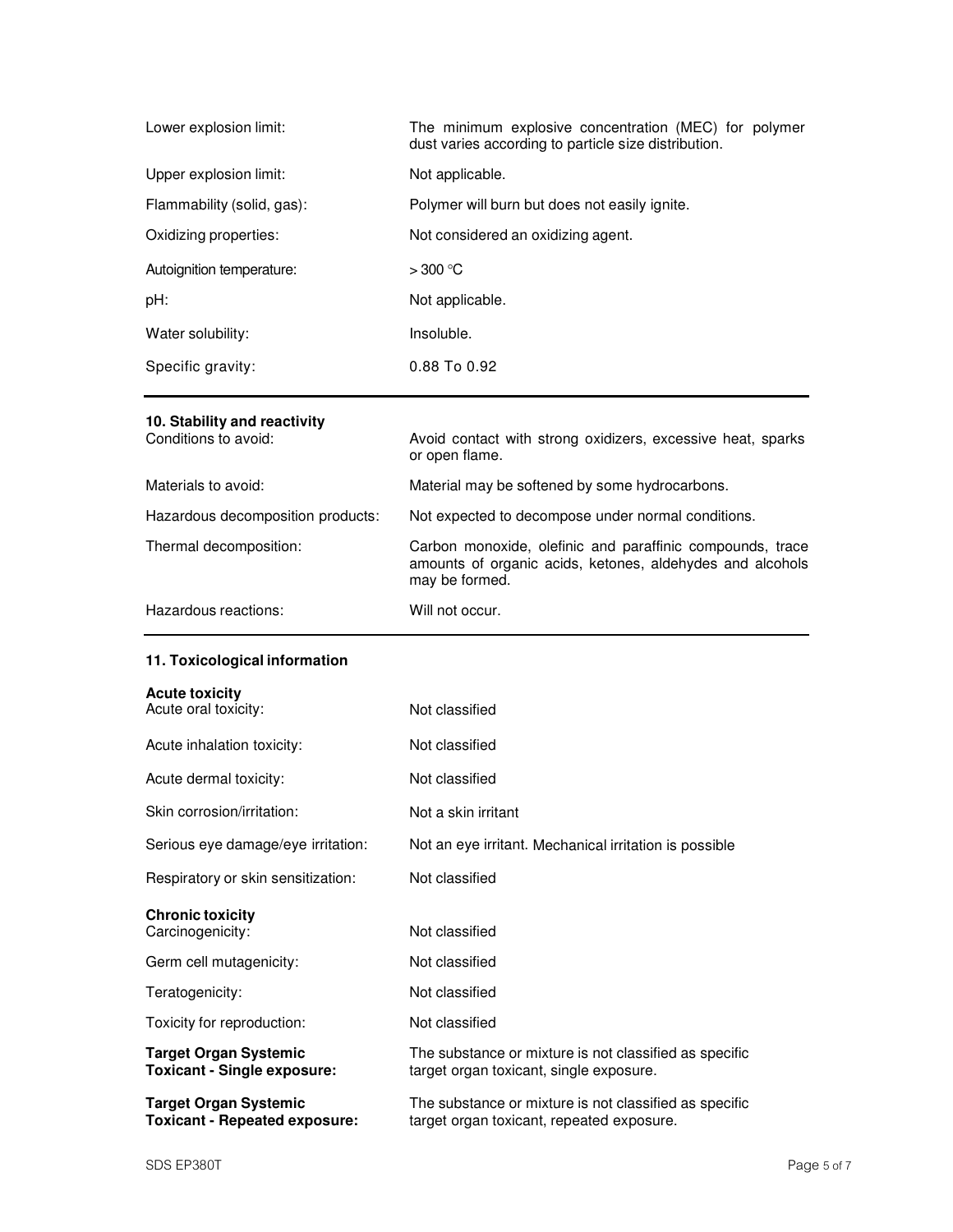| <b>Aspiration hazard:</b>                                        | Not applicable                                                                                                                                                                                                                        |
|------------------------------------------------------------------|---------------------------------------------------------------------------------------------------------------------------------------------------------------------------------------------------------------------------------------|
| 12. Ecological information<br>Bioaccumulation:                   | This material is not expected to bioaccumulate.                                                                                                                                                                                       |
|                                                                  |                                                                                                                                                                                                                                       |
| Additional advice<br>Environmental fate and<br>Pathways:         | This material is not volatile and insoluble in water.                                                                                                                                                                                 |
| Biodegradability:                                                | Not expected to be biodegradable                                                                                                                                                                                                      |
| <b>Further information on ecology</b><br>Acute aquatic toxicity: | Not classified                                                                                                                                                                                                                        |
| Chronic aquatic toxicity:                                        | Not classified                                                                                                                                                                                                                        |
| Results of PBT:                                                  | Not applicable                                                                                                                                                                                                                        |
| 13. Disposal considerations                                      |                                                                                                                                                                                                                                       |
| Product:                                                         | All recovered material should be packaged, labeled,<br>transported and disposed of or reclaimed in conformance<br>with applicable laws and regulations and in conformance<br>with good engineering practices. Reclaim where possible. |

### **14. Transport information**

Not regulated for transport

### **15. Regulatory information**

### **Safety, health and environmental regulations/legislation specific for the substance or mixture**

#### **Thailand: Hazardous Substance Act, B.E. 2535**

This product does not contain substances listed #4 (Prohibitive Substances) in Thai Hazardous Substances Act.

### **16. Other information**

#### **Revision**

- 0. Created safety data sheet
- 1. Revised BKK office and emergency telephone no.

Recycle if possible.

- 2-7. Revised revision
- 8. Revised safety data sheet format
- 9. Revised disclaimer
- 10. Updated address
- 11. Changed format
- 12. Updated disclaimer
- 13. Updated section 2 and 9